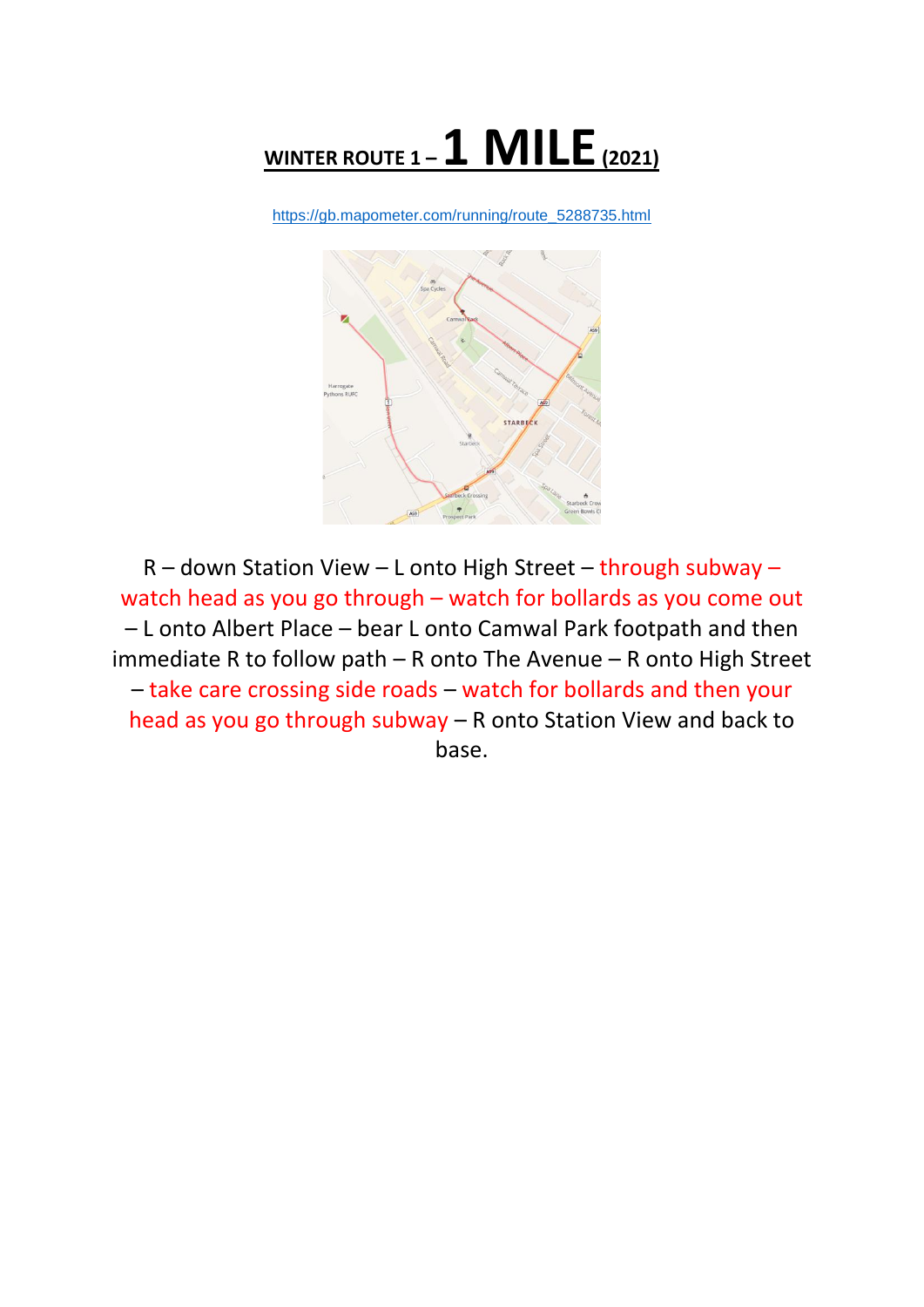

[https://gb.mapometer.com/running/route\\_5291020.html](https://gb.mapometer.com/running/route_5291020.html)



R – down Station View – over crossing onto Prospect Road: keep to left hand side – R onto Greenfields Avenue watch for cars parked on path – L onto Stonefall Avenue: keep to left hand side – L onto Woodlands Crescent – R onto Woodlands Walk – R onto Hookstone Chase – R onto Woodlands Road – cross over and R onto Woodlands Drive – L onto Wedderburn Road – R onto Wedderburn Avenue – R onto High Street crossing over by Tesco – L onto Station View and back to base.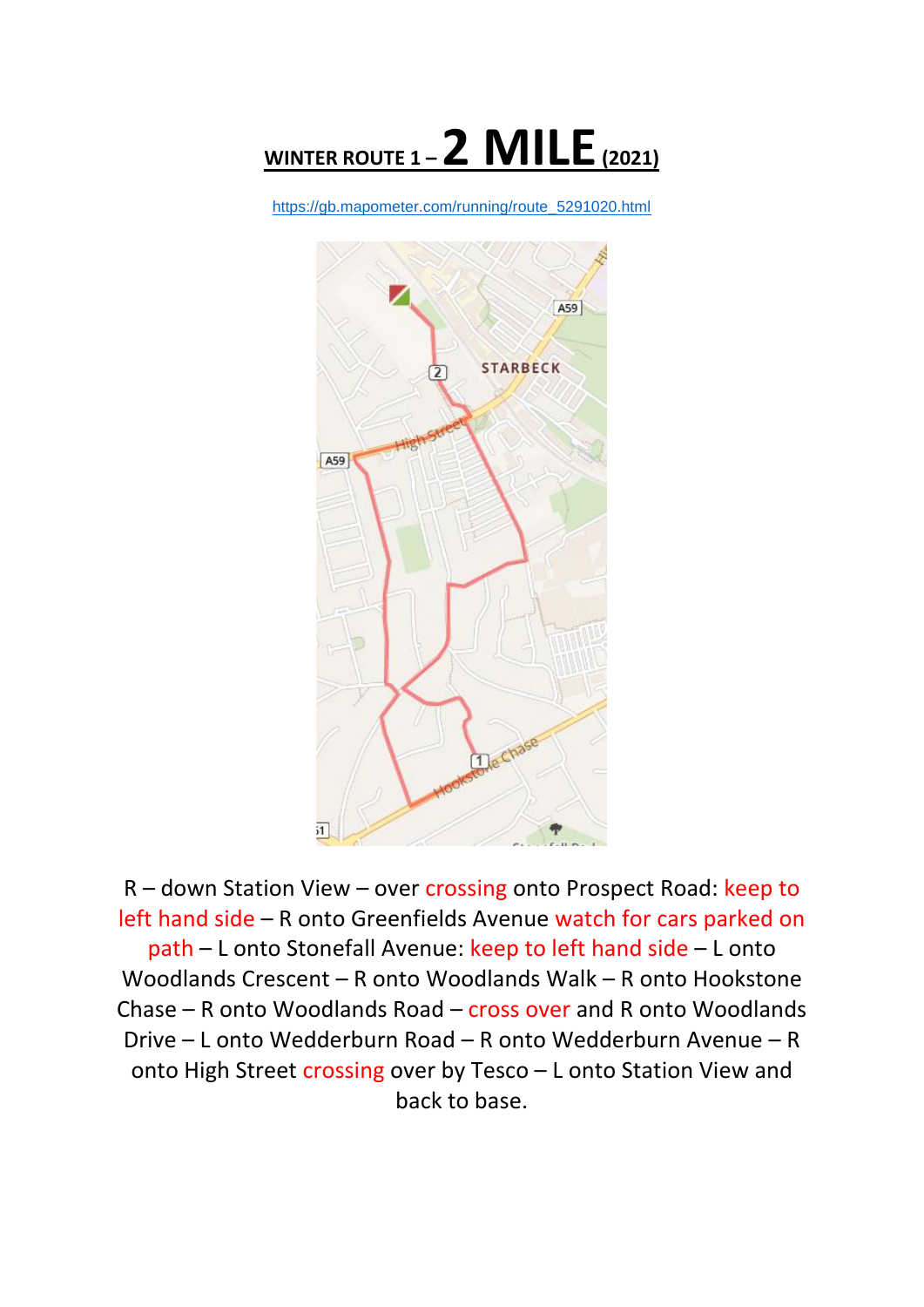

[https://gb.mapometer.com/running/route\\_5291026.html](https://gb.mapometer.com/running/route_5291026.html)



R – down Station View – R onto High Street – R onto Kingsley Road watch for cars parked on path on this estate – L onto Wreaks Road – L onto Coniston Road and onto Kendal Road – R onto Rydal Road – L onto Kingsley Drive watch for uneven pavement – L onto Birstwith Road – R onto Knaresborough Road – use crossing and then R Lancaster Park Road – L onto Wetherby Road – L onto Wedderburn Road – L onto Woodlands Drive – cross over to right hand side – L onto Greenfields Road – cross over and L onto Greenfields Drive – R onto Greenfields Avenue – L onto Prospect Road cross to right hand side – R onto High Street and use crossing onto Station View and back to base.